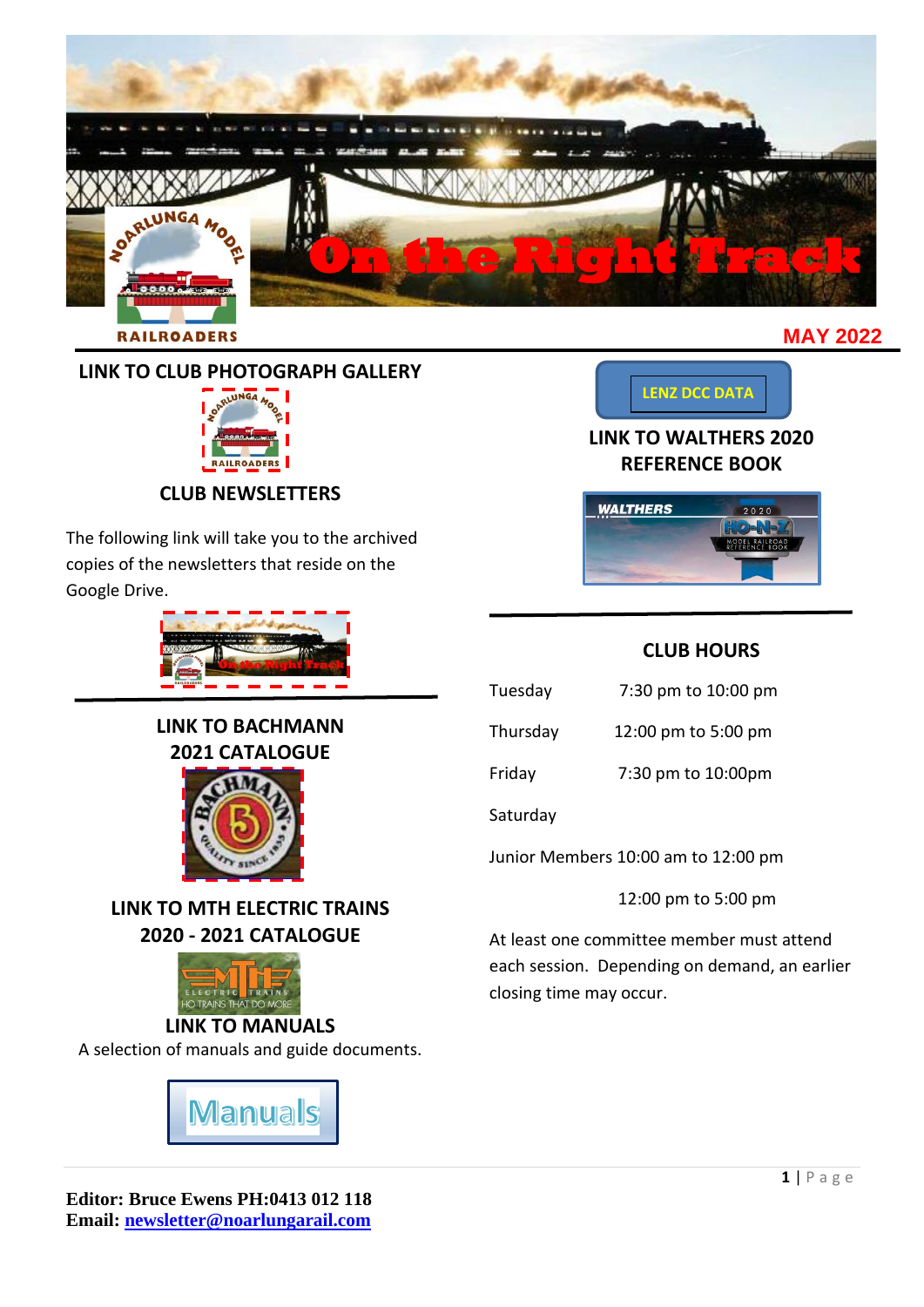# **LAYOUT DEVELOPMENTS**

#### **MAIN LAYOUT**

Refurbishment is continuing.

Excellent work by all club members involved.

#### **LAKESIDE**

This layout is in high use by all members who prefer to run DCC and is operating reliably.

#### **FUND RAISING**

The weekly dibs help with some of the minor expenses.

The club has recommenced the running of swap meets.

The Swap meet held in April had 17 tables plus 3 club tables. Visitor numbers were down when compared to last November 2021 event (68 through the door). The club still made a good return.

Many thanks to all members for assisting on the day.

## **VIDEO LIBRARY**

The efforts of former club member Vic Tilling in providing a great selection of videos that show both of our layouts are greatly appreciated.

A selection is displayed in the club Galleries.

#### **[Club Video Gallery](https://drive.google.com/drive/folders/10rH1JelGGcOT_fGFMvqKpbx3SKm1DQQj?usp=sharing)**



### **TRADE SUPPORTERS OF THE CLUB**

The following suppliers provide continuing support for the club's activities. Please use their services when you can.

# **Drakes Foodland Community Dollars Tokens**

Are you still using your Drakes Foodland Community Dollars token? Using the token at any Drakes Foodland store builds funds onto a gift card for the club: the more that you use the token, the more valuable is the gift card... See Jeff Kohler, AKA Frosty, if you do not have one.

#### **Click on the graphic to open link to stores**





Web Link: [www.papworthsecurity.com.au](http://www.papworthsecurity.com.au/)

## **CLUB NEWSLETTER**

All members are invited to contribute to the publication of the monthly newsletter. If you have any items that you think will be of interest to the membership, please provide the details to the Secretary or any other committee member.

It is difficult to produce the newsletter if there is no support by way of contributions.

Please send your contributions to email:

#### **[newsletter@noarlungarail.com](mailto:newsletter@noarlungarail.com)**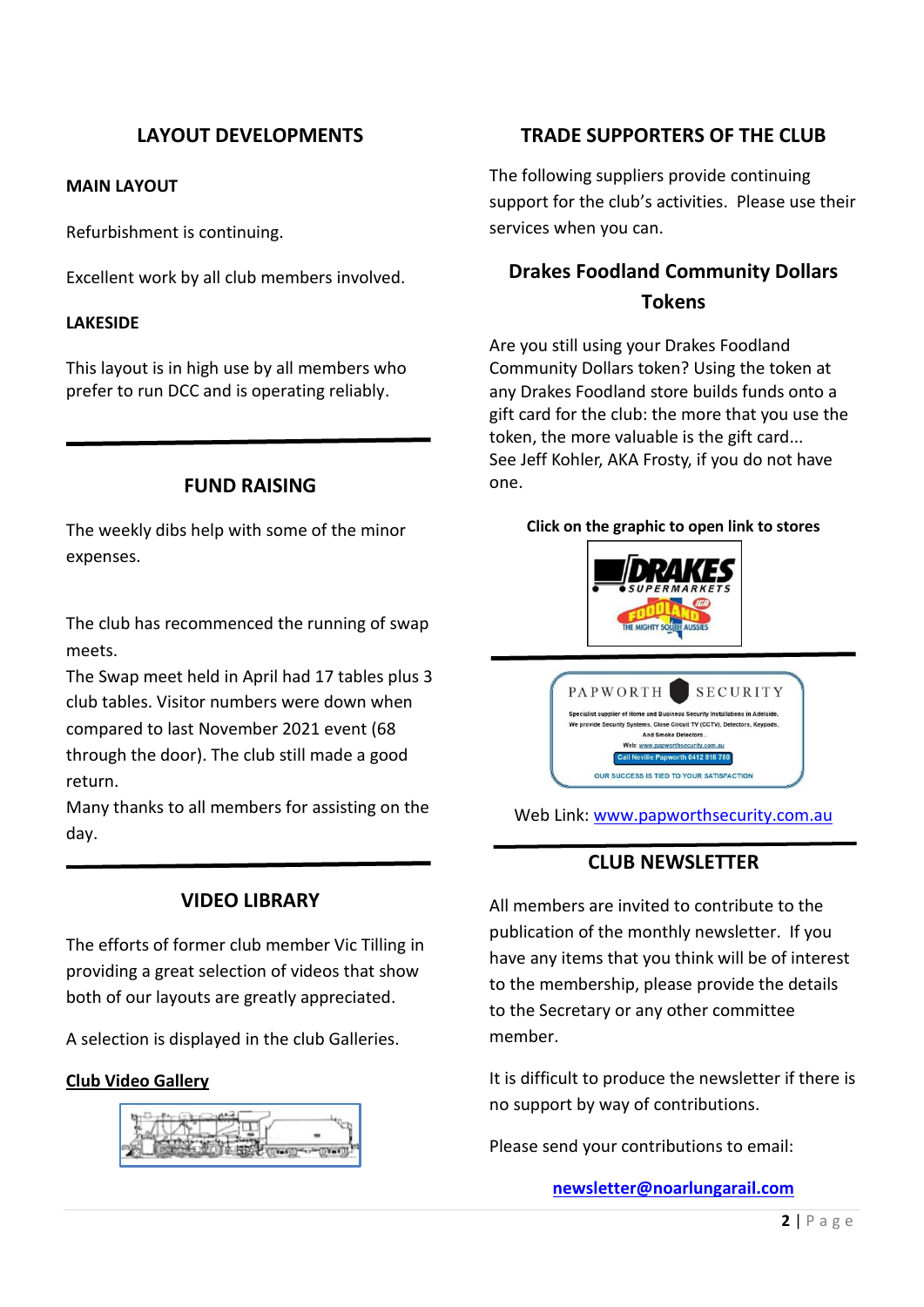## **GENERAL INFORMATION**

With the easing of SA Government Covid 19 Restrictions the club is no longer required to have a Covid 19 action plan. There is no requirement to sign in with the SA government application.

As a large number of our members are in the vulnerable categories the committee has elected to continue with the 1.5 metre distancing rules and other precautions to provide the best level of protection for our members.

Hand sanitising facilities are still available. If you use club supplied hand controllers these must be signed out against your name and then a committee member must register the return at the completion of your use. All controllers are to be sanitised after use before being returned to the store.

**Please abide by the distancing rules and ensure that all other general hygiene precautions are followed.**

**To assist with Club Applications for grant money.**

**The club committee is trying to keep track of the club attendances.**

**To assist with this effort, it would be greatly appreciated if you can** print **your surname and 1 st. initial on the diary sign-in sheet.**

**Thank you.**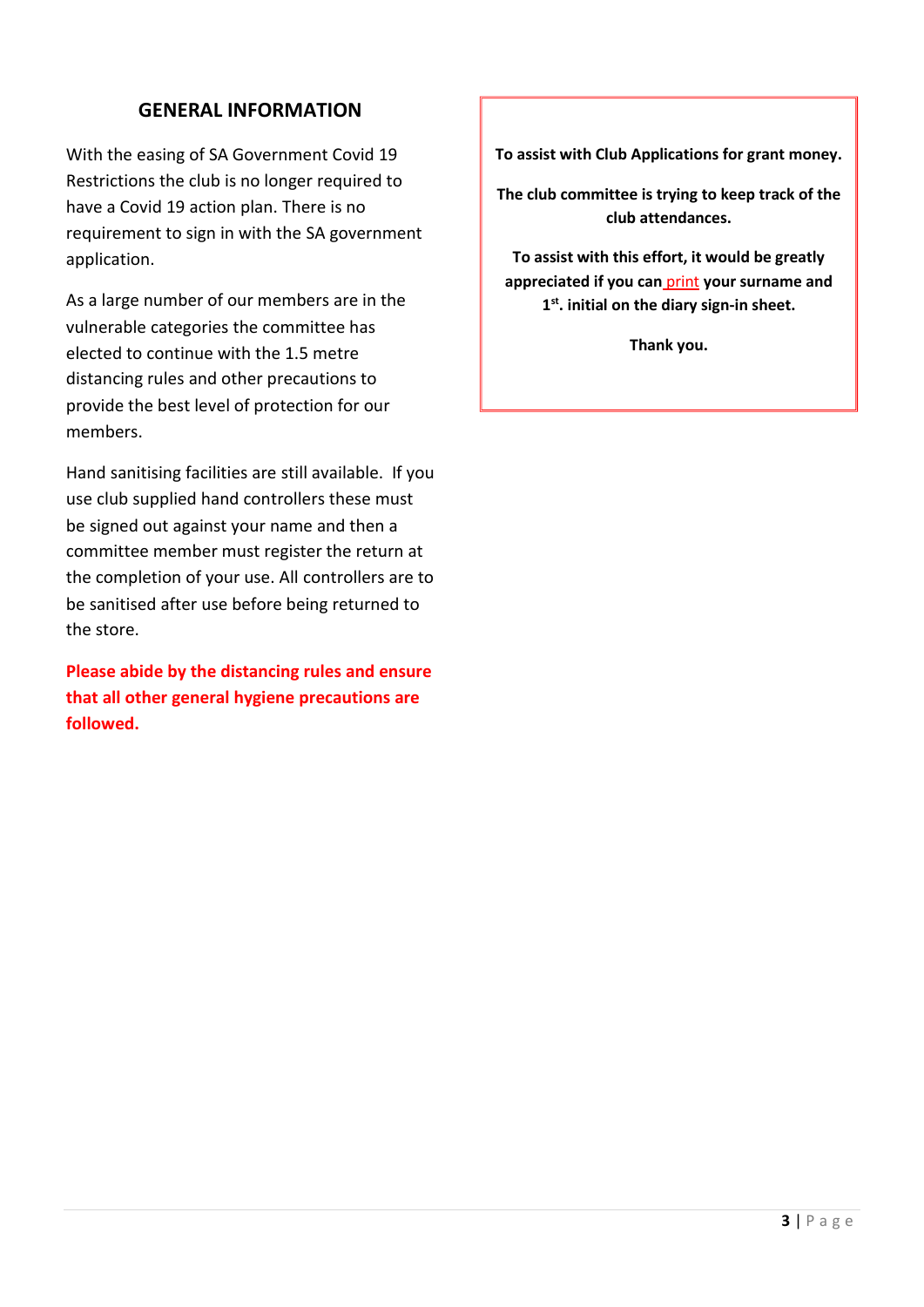#### **FUTURE EVENTS**

## **MODEL RAILWAY EXHIBITION**

## **GREYHOUND PARK**



The club will be exhibiting Lakeside.

**All trains to be used are to be approved by John Cutler and Denis Woolard. We wish to avoid the situation (I found this box under my bed, I think that they may run OK) that we have had previously.**

**Members wishing to run need to be familiar with all panels and switches on Lakeside during May.**

A rolling roster has been created to avoid problems in the change-over of operators.

**Lakeside will be dismantled on Thursday 2 June for maintenance and cleaning.**

#### **SWAP MEET**



#### **Model Railway Swapmeet**

| When:                               | Sunday 13 <sup>th</sup> November 2022.                               |  |
|-------------------------------------|----------------------------------------------------------------------|--|
|                                     | $10.00am - 1.00pm.$                                                  |  |
| Where:                              | Reynella Neighbourhood Centre                                        |  |
|                                     | 164 / 170 Old South Road                                             |  |
|                                     | Old Reynella (Cnr Reynell Road)                                      |  |
| What:                               | Model trains, track, magazines,<br>buildings, kits, cars, books etc. |  |
| Cost:                               | Admission \$4.00                                                     |  |
|                                     | Light Refreshments available                                         |  |
| Sellers:                            | \$25 per table, size 1800x750mm                                      |  |
|                                     | Maximum two persons per table                                        |  |
|                                     | Bookings and information:                                            |  |
|                                     | Email: admin@noarlungarail.com                                       |  |
|                                     | Club Phone: 83227047 (101 messages)                                  |  |
|                                     | Post: PO Box 707, Morphett Vale, S. A.5162                           |  |
| <b>COVID Regulations will apply</b> |                                                                      |  |